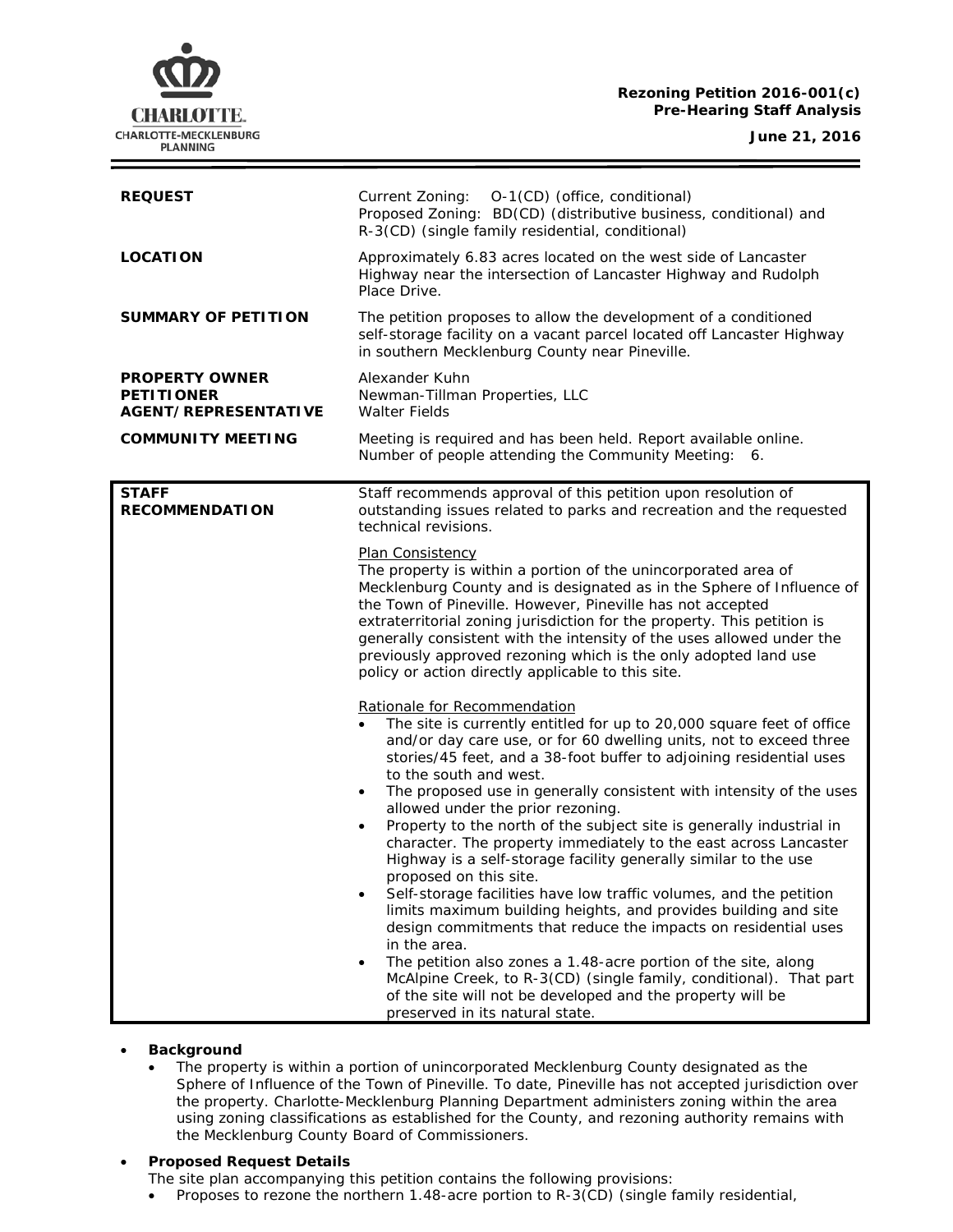conditional) and the southern 5.35-acre portion to BD(CD) (business distributive, conditional). • R-3(CD) (single family residential):

- Proposes no development entitlements on the R-3(CD) portion, which is adjacent to McAlpine Creek and primarily covered by a surface water improvement and management (SWIM) buffer and floodplain.
- BD(CD) (business distributive, conditional):
	- Allows a maximum building area of 95,000 square feet for conditioned, self-storage facilities.
	- Limits the maximum building height to three stories, not to exceed 50 feet.
	- Depicts two buildings on the site, one on either side of the Duke Energy easement the crosses the parcel.
	- Proposes a 73-foot "Class A" buffer along the northern BD(CD) portion of the site abutting the proposed zoning boundary and along the portion of the western property line, north of the Duke Energy easement, abutting single family use and zoning.
	- Proposes a 54.75-foot "Class A" buffer along the southern portion of the western property line, south of the Duke Energy easement and along the southern property line abutting single family use and zoning.
	- Provides a 20-foot setback with the provision of an eight-foot planting strip and eight-foot sidewalk along Lancaster Highway.
	- Provides limitations related to the operation of the site, such as restricted hours of operation, storage unit rental rules, and security.

## • **Existing Zoning and Land Use**

- The subject property was zoned O-1(CD) (office, conditional) by petition 2001-17C, and is vacant. A Duke Power right of way bisects the site.
- The approved site plan associated with rezoning petition 2001-17C allows any combination of one or more of the following: small scale office uses, day care, or up to 60 mutli-family dwelling units.
- Abutting to the south and west are single family homes in R-3 (single family residential) zoning.
- Abutting to the north across McAlpine Creek is a site within the Town of Pineville, in Pineville's G-I (general industrial) zoning classification, and is used as a wood recycling/mulching operation.
- Across Lancaster Highway to the east is a self-storage facility within Charlotte's Sphere of Influence in B-D(CD) (distributive business, conditional) zoning. The same parcel also has a vacant section zoned R-17MF (multi-family residential). Surrounding this parcel and extending further northward is a City of Charlotte wastewater treatment plant in I-2 (general industrial) and R-3 (single family residential) zoning.
- See "Rezoning Map" for existing zoning in the area.

## • **Rezoning History in Area**

• About 1.2 miles to the south, a parcel within the unaccepted Pineville Sphere of Influence was rezoned by Mecklenburg County to NS (neighborhood services) by Petition 2014-001C for a mix of office and multi-family uses.

# • **Public Plans and Policies**

- There is no adopted plan that specifically addresses future land use recommendations for the properties located within this unincorporated portion of the County where Pineville has not accepted zoning jurisdiction.
- The existing conditional rezoning site plan provides a land use precedent for the subject site. Rezoning Petition 2001-017(c), allowed for up to 20,000 square feet of office and/or day care use, or for 60 dwelling units, not to exceed three stories/45 feet, and a 38-foot buffer to adjoining residential uses.

# • **TRANSPORTATION CONSIDERATIONS**

• This site is located on a major thoroughfare outside the City of Charlotte limits. The proposed zoning would generate fewer trips than what the site is entitled for. CDOT has not identified any negative impacts to the transportation facilities in the area**.**

# • **Vehicle Trip Generation:**

Current Zoning:

Existing use: 0 trips per day (based on vacant land).

Entitlement: 560 trips per day (based on a 4,000-square foot daycare center and 12,200 square feet of office).

Proposed Zoning: 240 trips per day (based on 95,000 square feet of storage space).

## **DEPARTMENT COMMENTS** (see full department reports online)